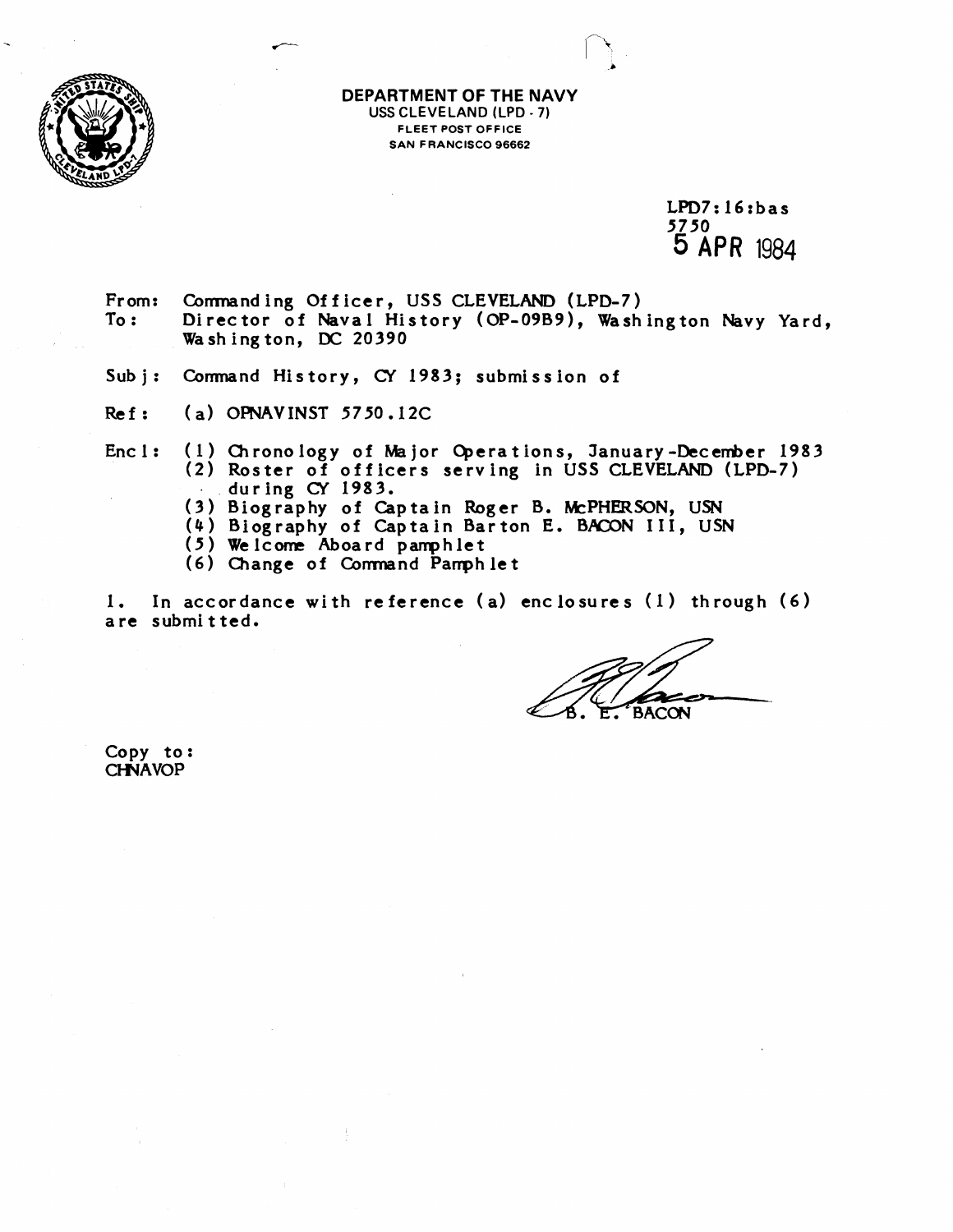## **CHRONOLOGY OF OPERATIONS, USS CLEVELAND 1983**

 $\label{eq:2} \begin{split} \mathcal{L}_{\text{max}}(\mathbf{X}) &= \mathcal{L}_{\text{max}}(\mathbf{X}) \mathcal{L}_{\text{max}}(\mathbf{X}) \\ &= \mathcal{L}_{\text{max}}(\mathbf{X}) \mathcal{L}_{\text{max}}(\mathbf{X}) \mathcal{L}_{\text{max}}(\mathbf{X}) \mathcal{L}_{\text{max}}(\mathbf{X}) \mathcal{L}_{\text{max}}(\mathbf{X}) \mathcal{L}_{\text{max}}(\mathbf{X}) \mathcal{L}_{\text{max}}(\mathbf{X}) \mathcal{L}_{\text{max}}(\mathbf{X}) \mathcal{L}_{\text{max}}(\mathbf{X}) \$ 

| 01 JAN - 03 MAR | Pierside Repair Availability (PRAV) at<br>Pier 10, Naval Station San Diego. Work<br>included communication and tactical<br>equipment overhauls, well deck<br>renovation, numerous engineering plant<br>jobs, repainting of topside spaces &<br>hull, and habitability renovation.                                                                                                                                                                                                                                                                                                                              |
|-----------------|----------------------------------------------------------------------------------------------------------------------------------------------------------------------------------------------------------------------------------------------------------------------------------------------------------------------------------------------------------------------------------------------------------------------------------------------------------------------------------------------------------------------------------------------------------------------------------------------------------------|
| 17 JAN          | Heavy corrosion discovered in the ship's<br>four Ship's Service Turbine Generators.<br>Inoperative drain valves resulted in<br>standing water inside the housings,<br>which caused the corrosion. Repair<br>efforts delayed the ship from getting<br>underway. Original plans calling for<br>MTT and OPPE Training were changed, with<br>underway time rescheduled to 2 May after<br>repairs were completed. A Ship<br>Alteration Form was submitted,<br>suggesting changes in the design of the<br>drainage valves to allow visual<br>inspection of the valves to insure that<br>they are operating properly. |
| $09 - 13$ MAY   | USS CLEVELAND conducted Amphibious<br>Refresher Training (PHIBREFTRA) in<br>preparation for her upcoming WestPac<br>deployment. CLEVELAND demonstrated her<br>ability to successfully conduct<br>amphibious operations. Successful<br>completion of PHIBREFTRA has been noted<br>with an overall grade of EXCELLENT.<br>During the course of PHIBREFTRA, an<br>amphibious landing craft (VP-3) was<br>accidentally sunk in high surf off<br>Silver Strand Beach, Coronado. The<br>craft was damaged beyond repair during<br>salvage opearations.                                                               |
| $14 - 22$ MAY   | Conducted Mobile Team Training (MTT),<br>Phase ONE, while inport San Diego.                                                                                                                                                                                                                                                                                                                                                                                                                                                                                                                                    |
| 23-28 MAY       | Underway for training in the Southern<br>California operating area.                                                                                                                                                                                                                                                                                                                                                                                                                                                                                                                                            |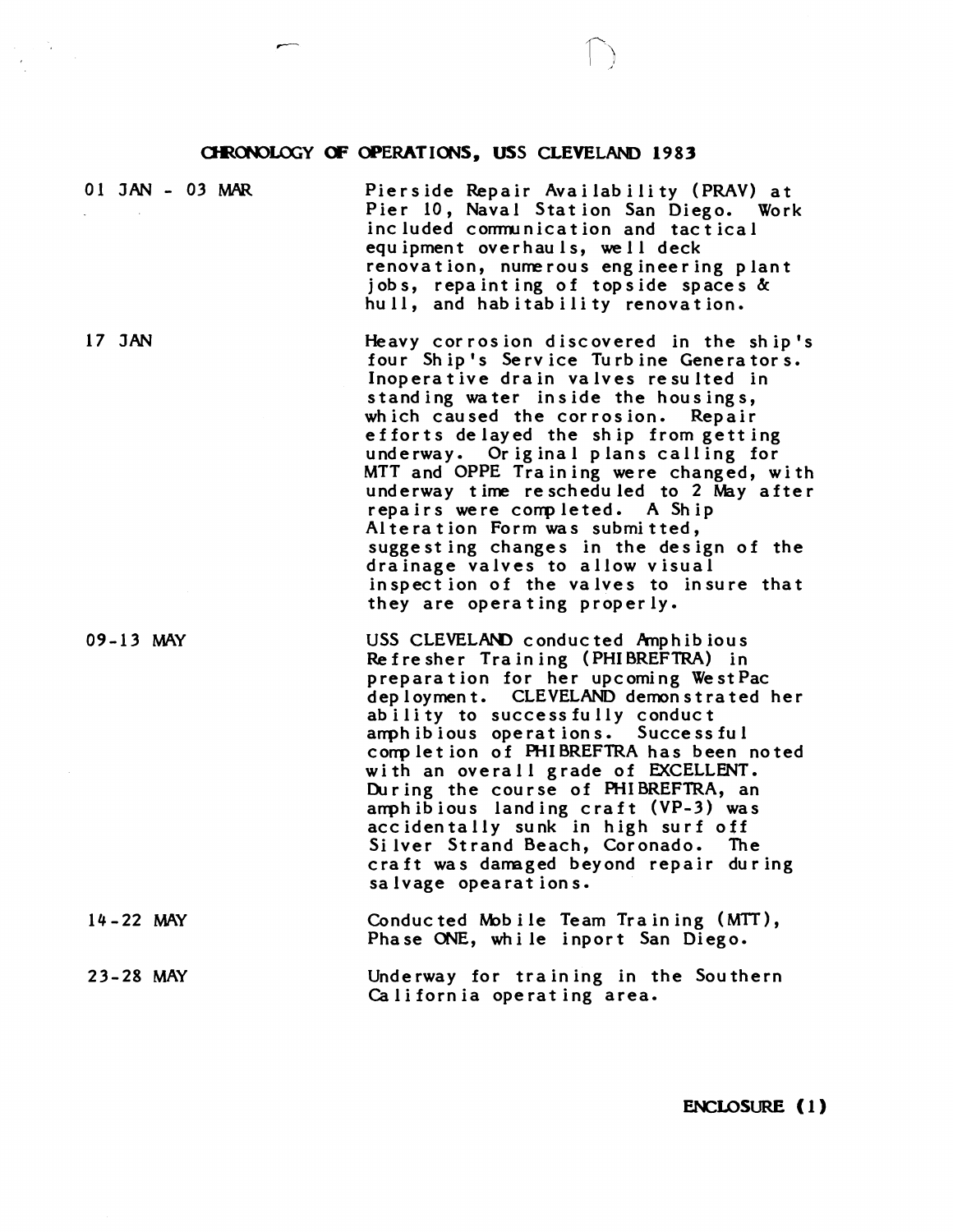| 30 MAY - 02 JUN<br>$\mathbf{u}$ and $\mathbf{u}$ are $\mathbf{u}$ and $\mathbf{u}$ | Armunition Onload at Seal Beach Naval<br>Weapons Station, Long Beach, CA. USS<br>CLEVELAND left San Diego at 1800 30 May,<br>arrived Seal Beach 31 May. The ammo<br>onload took two days, after which<br>CLEVELAND anchored off the coast on 1<br>June to strike the ammunition below.<br>CLEVELAND returned to San Diego 1530 2<br>June.                                                                                                                                                                                                                                                                                           |
|------------------------------------------------------------------------------------|-------------------------------------------------------------------------------------------------------------------------------------------------------------------------------------------------------------------------------------------------------------------------------------------------------------------------------------------------------------------------------------------------------------------------------------------------------------------------------------------------------------------------------------------------------------------------------------------------------------------------------------|
| 03-08 JUN                                                                          | Inport San Diego                                                                                                                                                                                                                                                                                                                                                                                                                                                                                                                                                                                                                    |
| $09 - 10$ JUN                                                                      | Underway Southern California Operating<br>Area, for training in preparation for<br>Refresher Training.                                                                                                                                                                                                                                                                                                                                                                                                                                                                                                                              |
| $11 - 12$ JUN                                                                      | Inport San Diego                                                                                                                                                                                                                                                                                                                                                                                                                                                                                                                                                                                                                    |
| $13-24$ JUN                                                                        | Refresher Training (Ship was inport the<br>weekend of 18-19 June). The ship<br>received a grade of "Satisfactory" in<br>all areas, and passed all elements of<br>REFTRA with the exception of the Major<br>Conflagration Exercise.                                                                                                                                                                                                                                                                                                                                                                                                  |
| 25 - 28 JUN                                                                        | Inport San Diego. Began MTT Phase II on<br>26 June.                                                                                                                                                                                                                                                                                                                                                                                                                                                                                                                                                                                 |
| 29 JUN - 01 JUL                                                                    | Underway for Santa Cruz, California as<br>Visit Ship for the city's Independence<br>Day celebrations. Concluded MTT Phase<br>II during the transit and arrived at<br>Santa Cruz on 1 July.                                                                                                                                                                                                                                                                                                                                                                                                                                          |
| $01 - 05$ JUL                                                                      | Anchored off the coast of Santa Cruz as<br>Independence Day Visit Ship for the<br>city. Scheduled tours were cancelled<br>due to hazardous boating conditions.<br>Heavy ground swells made personnel<br>transfer between the ship's lowered<br>stern gate to the MIKE 8 boat hazardous.<br>A reception for city VIPs was held on 1<br>July. Additionally, Naval Sea Cadets<br>and Sea Scout groups visited the ship.<br>The ship remained highly visible to the<br>public, anchored off one of the city's<br>main beach areas during the entire<br>three-day weekend. CLEVELAND's color<br>guard detachment participated in several |

**ENCLOSURE (1)**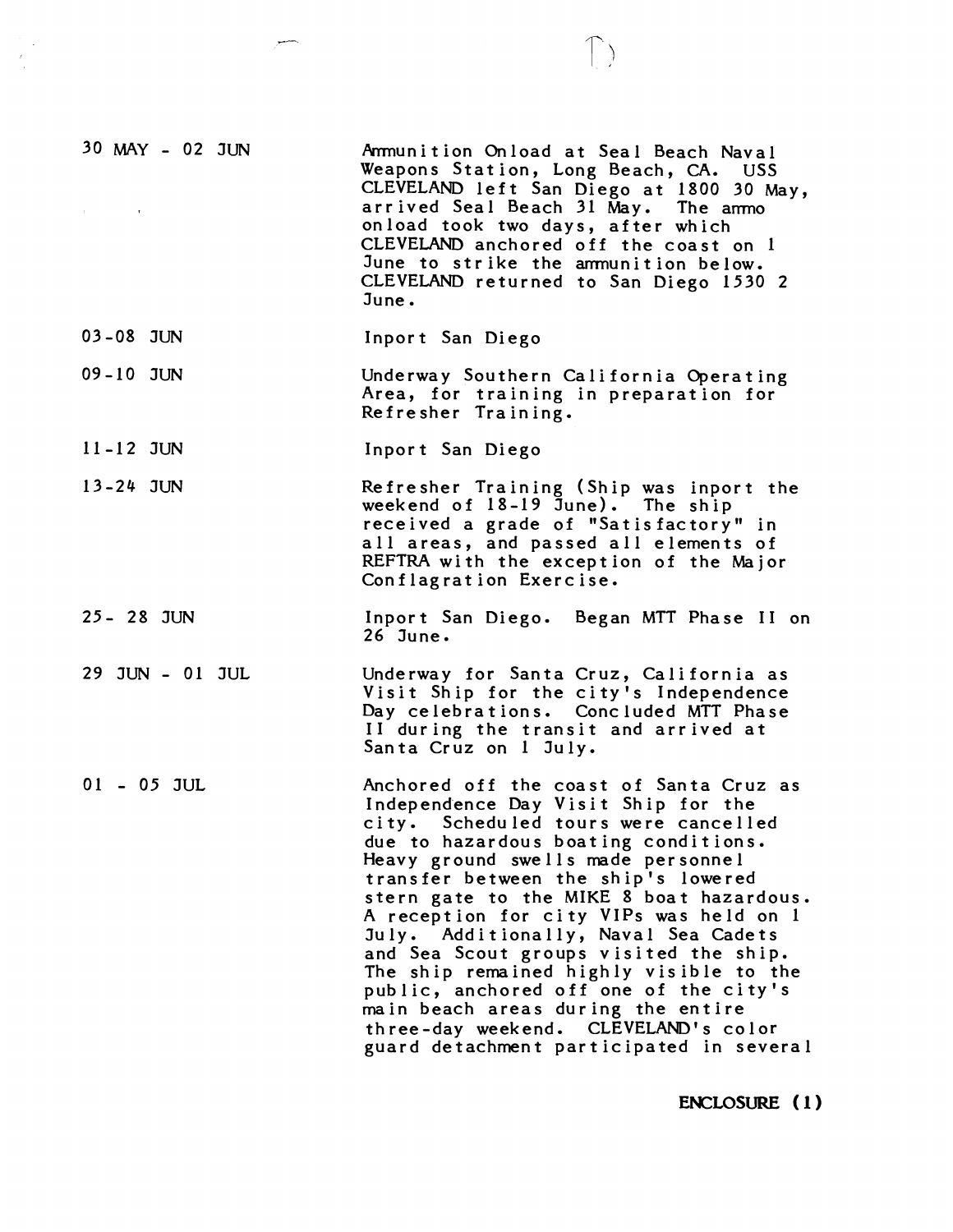|                | local Independence Day events, and the<br>presence of the ship generated strong<br>local media interest.                                                                                                                                                                                                                                                                                  |
|----------------|-------------------------------------------------------------------------------------------------------------------------------------------------------------------------------------------------------------------------------------------------------------------------------------------------------------------------------------------------------------------------------------------|
| $-05 - 07$ JUL | Underway to San Diego.                                                                                                                                                                                                                                                                                                                                                                    |
| $07 - 08$ JUL  | Embarked units of the 101st Airborne<br>Division (Air Assault) of the U.S.<br>Army's 160th Aviation Battalion (Assault<br>Helos), for amphibious training. The<br>training was conducted while CLEVELAND<br>was anchored off the Silver Strand<br>Beach, Coronado, CA.                                                                                                                    |
| 09-28 JUL      | Inport San Diego.                                                                                                                                                                                                                                                                                                                                                                         |
| $25$ JUL       | Conducted Operational Propulsion Plant<br>Readiness Examination. The ship failed<br>the examination, and another OPPRE was<br>rescheduled.                                                                                                                                                                                                                                                |
| 29 JUL         | Underway for degaussing run at Ballast<br>Point. Returned to San Diego the same<br>day, mooring at Pier 6.                                                                                                                                                                                                                                                                                |
| 30 JUL-01 AUG  | Inport San Diego                                                                                                                                                                                                                                                                                                                                                                          |
| $02 - 12$ AUG  | Underway for READIEX 83-5 in the<br>Southern California Operating area.<br>Embarked units of BeachMaster Unit ONE<br>(BMU-1) and Marine Service Support Group<br>SEVENTEEN (MSSG-17). CLEVELAND<br>Conducted MTT training (Phase I) during<br>3-11 August. The ship also conducted<br>amphibious operations off Camp Pendleton<br>and San Nicholas Island during the week<br>of 8-12 AUG. |
| 13 AUG-10 SEPT | Inport San Diego                                                                                                                                                                                                                                                                                                                                                                          |
| 8 SEPT         | Underway for degaussing run, engineering<br>checks and ammunition onload while<br>anchored off the Silver Strand.                                                                                                                                                                                                                                                                         |
| 12 SEPT        | Underway for WestPac 83-84 as part of<br>Amphibious Squadron SEVEN. Enroute to<br>Pearl Harbor, Hawaii with units of<br>Amphibious Squadron SEVEN. Conducted<br>and passed Operational Propulsion Plant<br>Readiness Examination enroute.<br>ENCLOSURE (1)                                                                                                                                |

 $\bullet$ 

 $\bigcap_{i=1}^n$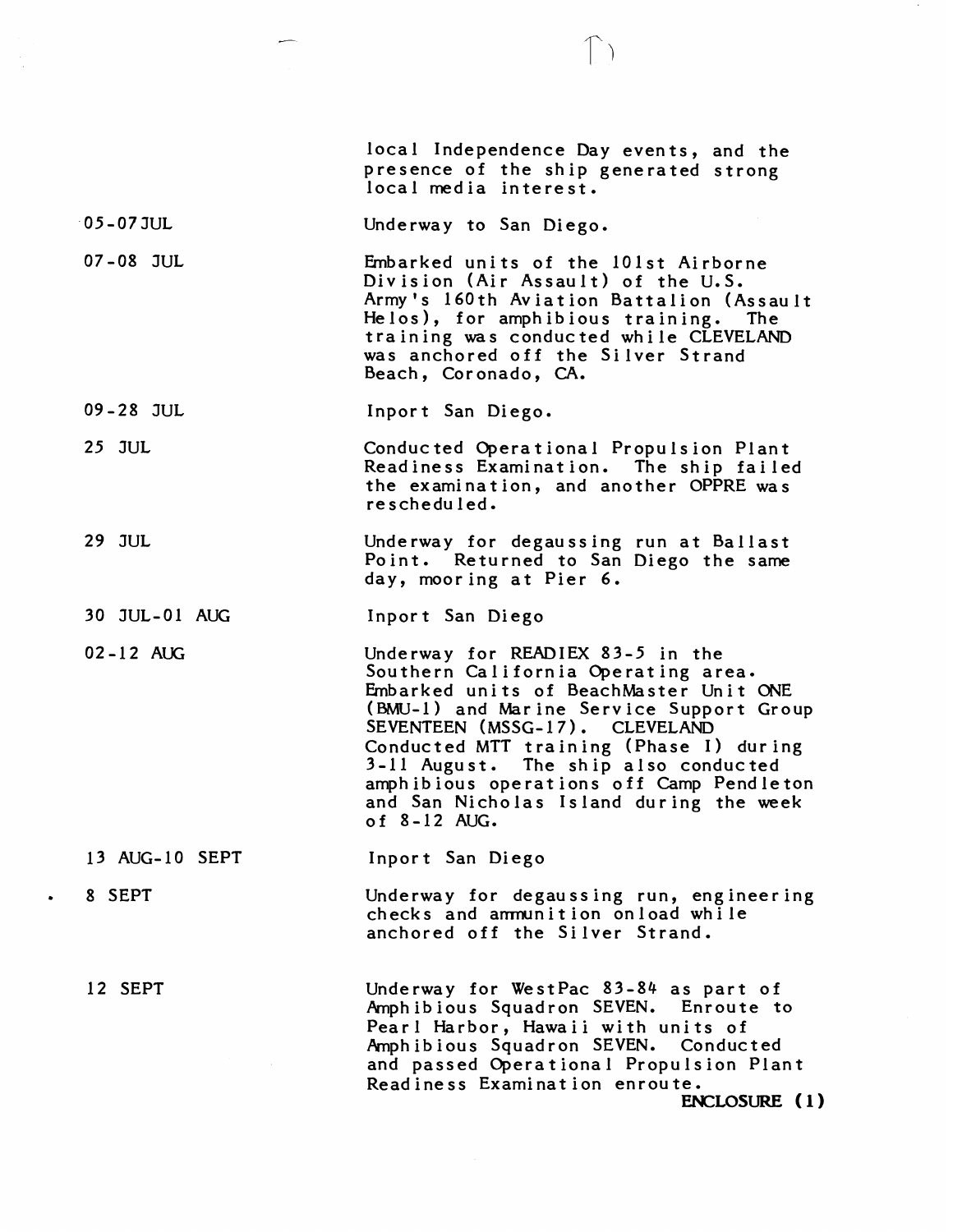| 19 - 22 SEPT            | Inport Pearl Harbor. Onloaded USMC Fox<br>Company and Bravo Battery of Battalion<br>Landing Team 2/3.                                                                                                                                                                                                                                                                                                                                                                          |
|-------------------------|--------------------------------------------------------------------------------------------------------------------------------------------------------------------------------------------------------------------------------------------------------------------------------------------------------------------------------------------------------------------------------------------------------------------------------------------------------------------------------|
| 23 - 26 SEPT            | Underway for Operation Bell Volcano in<br>the Hawaii area with units of PHIBRON<br>SEVEN.                                                                                                                                                                                                                                                                                                                                                                                      |
| 27 SEPT - 02 OCT        | Inport Pearl Harbor                                                                                                                                                                                                                                                                                                                                                                                                                                                            |
| 02 OCT<br>04 OCT        | Underway for Subic Bay, Philippines.<br>Inchop to SEVENTHFLT.                                                                                                                                                                                                                                                                                                                                                                                                                  |
| $14$ OCT<br>18 - 21 OCT | Participated in the training exercise<br>Operation BEACHGUARD 83 with units of<br>PHIBRON SEVEN's Amphibious Ready Group<br>(ARG) ALPHA on the Japanese island of<br>Iwo Jima. Upon completion of exercise,<br>resumed transit for Subic Bay, R.P.<br>Inport Subic Bay, Philippines                                                                                                                                                                                            |
| $21$ OCT                | Underway for Fremantle, Australia as a<br>unit of ARG ALPHA.                                                                                                                                                                                                                                                                                                                                                                                                                   |
| $25$ OCT<br>۰           | Turnover with PHIBRON ONE near<br>Singapore. Later in the day the<br>starboard screw struck a log, causing<br>significant damage. USMC personnel and<br>equipment embarked in CLEVELAND were<br>transferred to other units of ARG ALPHA.<br>Ship was detached from the Amphibious<br>Ready Group (ARG) and sent to Singapore<br>for drydock repairs to the starboard<br>screw.                                                                                                 |
| 27 OCT                  | Arrive Singapore.                                                                                                                                                                                                                                                                                                                                                                                                                                                              |
| 28 OCT<br>A.            | Entered drydock at Singapore for<br>repairs. A replacement screw had been<br>ordered, but later inspection determined<br>that the damaged screw was repairable,<br>and replacement wasn't necessary. While<br>in drydock, numerous other maintenance<br>and repair jobs were accomplished,<br>including the replacement of an<br>expansion joint, repair of leaks in both<br>of the ship's main condensers, and<br>complete sandblasting and repainting of<br>the ship's hull. |

المسر

 $\mathcal{L}(\mathcal{A})$  and  $\mathcal{L}(\mathcal{A})$  .

**ENCLOSURE (I)** 

 $\mathbb{D}$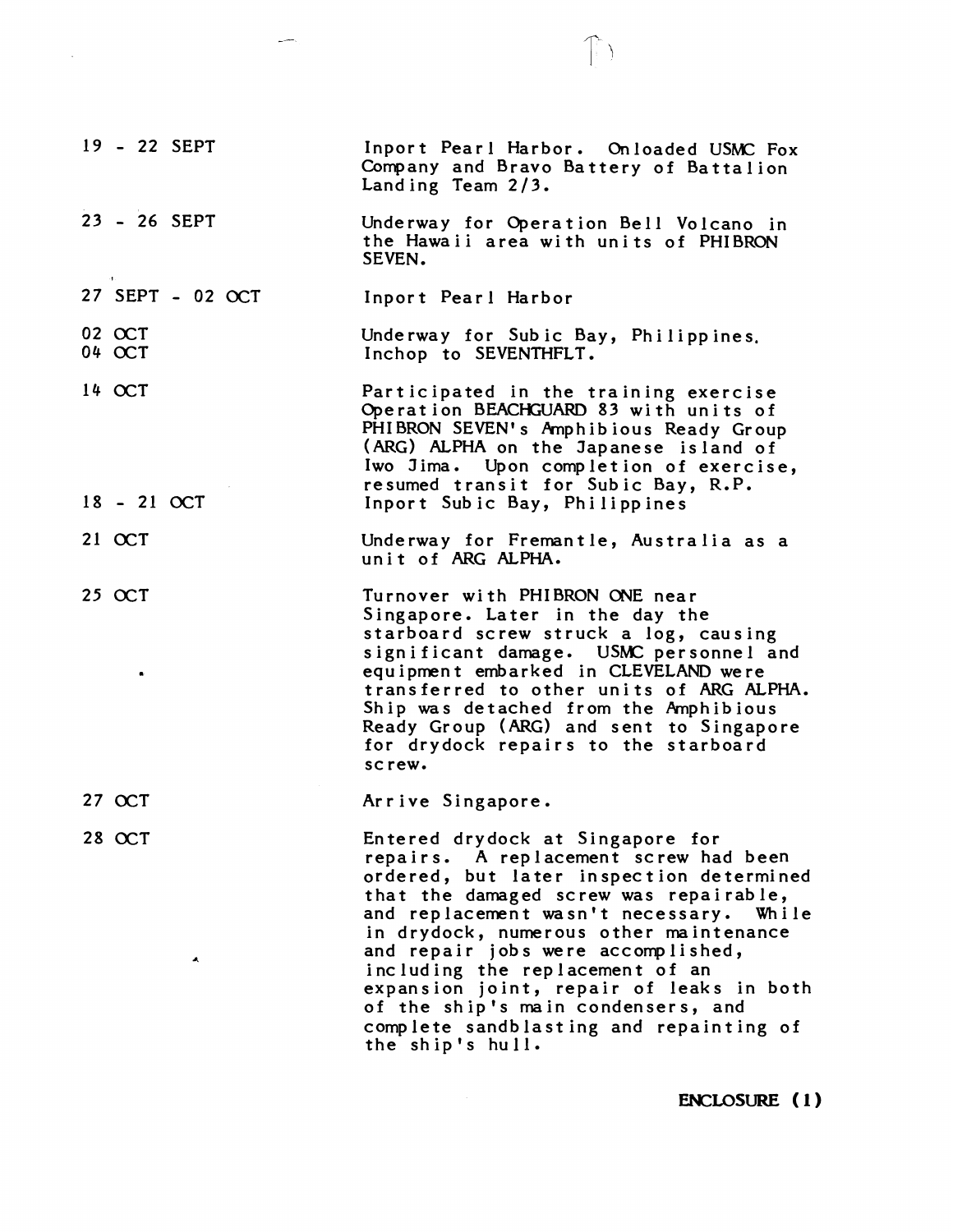| 07 NOV        | Underway on an east-southeast course to<br>briefly cross the equator. The<br>appropriate "crossing the line"<br>ceremonies were held on 8 November,<br>after which the ship turned north to<br>transit the Malacca Straits enroute to<br>Phuket, Thailand for a brief liberty<br>stop. |
|---------------|----------------------------------------------------------------------------------------------------------------------------------------------------------------------------------------------------------------------------------------------------------------------------------------|
| 11 - 17 NOV   | Anchored off Pa Tong Beach, Phuket,<br>Thailand for liberty.                                                                                                                                                                                                                           |
| $15$ NOV      | 21 CLEVELAND crewmen volunteered their<br>time to paint the Bankalin School in Pa<br>Tong Beach, Thailand as part of Project<br>Handclasp. American schoolbooks,<br>medical supplies, toys, clothes and food<br>were also donated to the school.                                       |
| 17 NOV        | Underway for Singapore to rejoin ARG<br>ALPHA.                                                                                                                                                                                                                                         |
| 19 NOV        | Rejoined ARG ALPHA, re-embarked USMC Fox<br>Company and Bravo Battery of Battalion<br>Landing Team 2/3.                                                                                                                                                                                |
| $21 - 29 NOV$ | Inport Singapore for upkeep.                                                                                                                                                                                                                                                           |
| <b>25 NOV</b> | Prospective Commanding Officer, CAPT.<br>Barton E. BACON III arrives on board at<br>0400.                                                                                                                                                                                              |
| 29 NOV.       | Underway for Pattaya Beach, Thailand.                                                                                                                                                                                                                                                  |
| 01 DEC        | Arrive Pattaya Beach, Thailand. The<br>ship anchored off the coast with other<br>units of PHIBRON SEVEN.                                                                                                                                                                               |
| 02 DEC        | CAPT. Barton E. BACON III assumes<br>command of USS CLEVELAND. CAPT. R. B.<br>MCPHERSON departs the ship.                                                                                                                                                                              |
| 5-10 DEC      | Transit to Subic Bay, R.P.                                                                                                                                                                                                                                                             |
| $8-9$ DEC     | Participated in LANDEX '83, an<br>amphibious landing exercise at Green<br>Beach, Subic Bay.                                                                                                                                                                                            |
| 10-26 DEC     | Inport Subic Bay, R.P. for upkeep.                                                                                                                                                                                                                                                     |
| 19 DEC        | Conducted MTT Phase I.<br>ENCLOSURE (1)                                                                                                                                                                                                                                                |